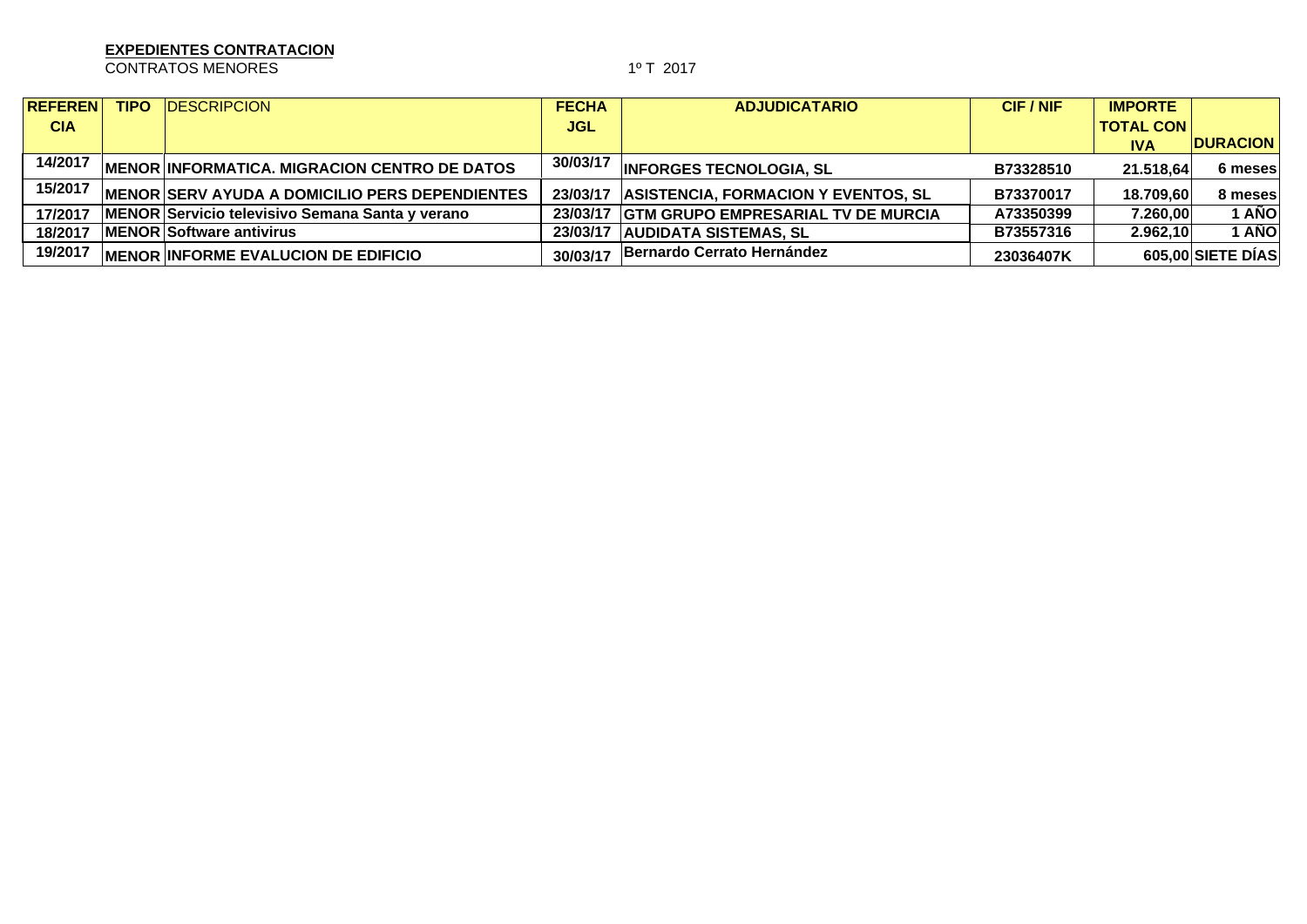$CONTRATOS NS 2^oT 2017$ 

| <b>REFERENCIA</b> | <b>TIPO</b>      | <b>DESCRIPCION</b>                                         | <b>FECHA JGL</b> | <b>ADJUDICATARIO</b>                   | CIF/NIF    | <b>IMPORTE</b>   |                     |
|-------------------|------------------|------------------------------------------------------------|------------------|----------------------------------------|------------|------------------|---------------------|
|                   | <b>CONTRATO</b>  |                                                            |                  |                                        |            | <b>TOTAL CON</b> |                     |
|                   | <b>MENOR</b>     |                                                            |                  |                                        |            | <b>IVA</b>       | <b>DURACION</b>     |
| 29/17             | <b>SERVICIOS</b> | <b>FISIOTERAPIA CENTRO DE ESTANCIAS DIURNAS</b>            |                  | 18/05/17 CRISTINA FERRER IMEDIO        | 77707374 B | 7.800.00         | UN AÑO              |
|                   |                  |                                                            |                  |                                        |            |                  |                     |
| 41/17             | <b>OBRAS</b>     | PISTA POLIDEPORTIVA EXTERIOR                               |                  | 08/06/17 FULSAN S.A.                   | A30022214  |                  | 43.560.00 DOS MESES |
|                   |                  |                                                            |                  |                                        |            |                  | <b>TRES</b>         |
| 43/17             |                  | SERVICIOS EVALUACION AMBIENTAL BALNEARIO FLORIDABLANCA     |                  | 15/06/17 FRANCISCO ROBLEDANO AYMEERICH | 39662498 X | 21.659.00        | <b>MESES</b>        |
|                   |                  |                                                            |                  |                                        |            |                  |                     |
| 45/17             |                  | SERVICIOS ESTRATEGIA TERRITORIAL INTEGRADA 3ª CONVOCATORIA |                  | 23/06/17 INNOVACION Y DESARROLLO LOCAL | B82342221  | 18.150,00        | UN AÑO              |
|                   |                  |                                                            |                  |                                        |            |                  | <b>CINCO</b>        |
| 47/17             |                  | SERVICIOS ALTA EN CLOUD SERVICIO INFORMATICO               |                  | 28/06/17 KIO NETWORKS ESPAÑA, SA       | A73831604  | 17.783.56        | <b>MESES</b>        |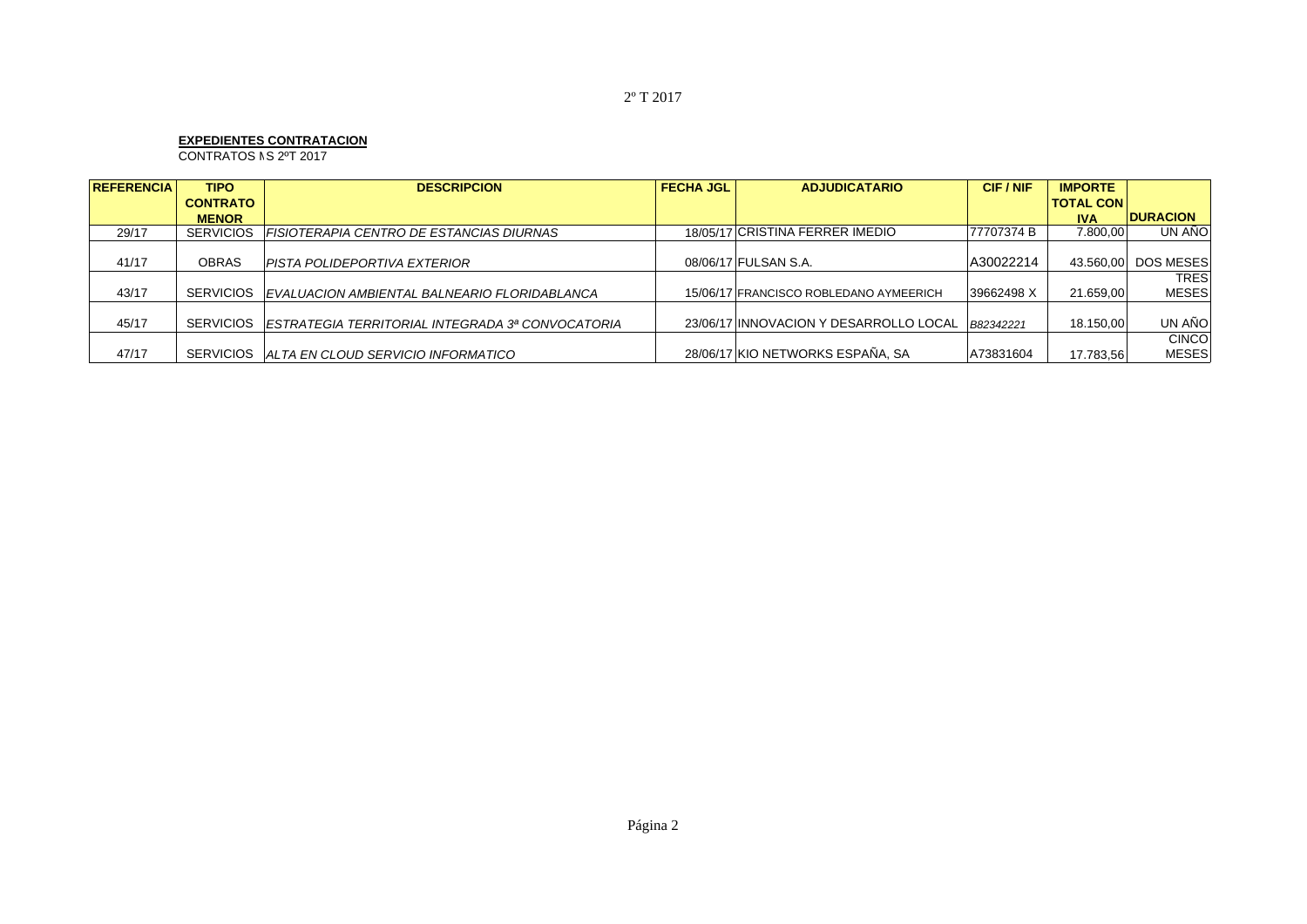$COMTRATOS M3<sup>o</sup> T 2017$ 

| <b>REFERENCIA</b> | <b>TIPO</b>      | <b>DESCRIPCION</b>                                     | <b>FECHA JGL</b> | <b>ADJUDICATARIO</b>                         | CIF / NIF | <b>IMPORTE</b>   |                     |
|-------------------|------------------|--------------------------------------------------------|------------------|----------------------------------------------|-----------|------------------|---------------------|
|                   | <b>CONTRATO</b>  |                                                        |                  |                                              |           | <b>TOTAL CON</b> |                     |
|                   | <b>MENOR</b>     |                                                        |                  |                                              |           | <b>IVA</b>       | <b>DURACION</b>     |
| 53/2017           | <b>OBRAS</b>     |                                                        | 05/07/17         |                                              |           |                  |                     |
|                   |                  | OBRAS CONSTRUCCION PARQUE AVENIDA DE LAS SALINAS       |                  | <b>CONSTRUCCIONES URDECON S.A.</b>           | A30032205 | 49.717.46        | <b>TRES MESES</b>   |
|                   |                  |                                                        |                  | ASISTENCIA FORMACION Y EVENTOSI              |           |                  |                     |
| 55/2017           | <b>SERVICIOS</b> | AYUDA A DOMICILIO PERSONAS DEPENDIENTES                | 13/07/17         | <b>S.L</b>                                   | B73370017 | 18.709.60        | <b>CUATRO MESES</b> |
|                   |                  |                                                        |                  |                                              |           |                  | <b>CUATRO</b>       |
| 61/2017           | <b>SERVICIOS</b> | <b>IPROYECTO PARA CUBRIR DOS PISTAS POLIDEPORTIVAS</b> | 31/08/17         | INTEGRAL INGENIERIA MAR MENOR S.L. B30562136 |           | 10.527.00        | <b>SEMANAS</b>      |
|                   |                  |                                                        |                  |                                              |           |                  |                     |
| 64/2017           |                  | SUMINISTROS SIETE KIT DESFIBRILACION                   | 07/09/17         | <b>VIALTA S.L.</b>                           | B30243737 | 9.159.29         | UN MES              |